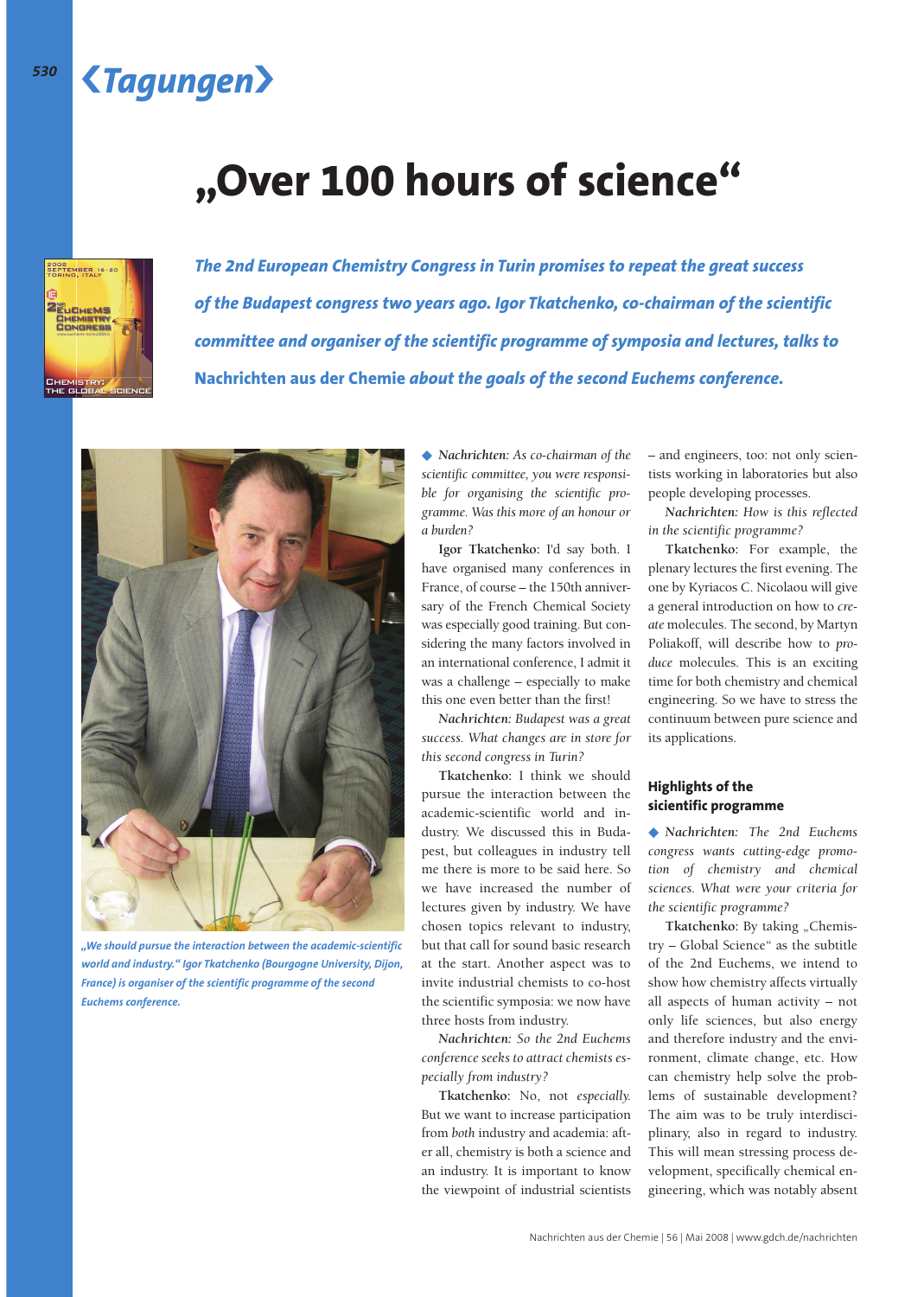from the first congress in Budapest. In three-and-a-half days, one clearly can't say everything about the importance of chemistry for human life. But one can try.

*Nachrichten: What does the programme look like? How are the individual symposia structured?*

**Tkatchenko:** We have six main themes, with three more specialised symposia on each one. Two of the main themes go to the very core of chemistry: "Advances in Synthesis" and "Advances in Understanding". The associated symposia will cover organic catalysis, transition metal chemistry, process design, analytical sciences and computational sciences. The four remaining themes point up the interrelation between chemistry and our environment in general terms: "Chemistry and Life Sciences", "Energy and Industry", "The Environment", and "Materials and Devices". We have tried to mix basics with applications. For example, in life sciences we look at the basic processes or interactions between large molecules and bio-molecules. There is a symposium on that and another on aspects of metal homeostasis, which is relevant to disorders such as Parkinson's, Alzheimer, Creutzfeld-Jakob disease, etc. An additional symposium is about drug targeting and delivery.

*Nachrichten: A whole lot of chemistry ...*

**Tkatchenko:** Yes, indeed. There are 18 symposia altogether – 102 hours of science in symposia, seven hours for plenary lectures and some 25 hours of poster sessions – very, very intense. The posters will be displayed throughout the conference so as to allow plenty of time for interaction between senior and junior scientists, academia and industry, and scientists from different countries.

*Nachrichten: The scientific programme brings various branches of chemistry together. Isn't there a danger of the spectrum's being too broad? That real cutting-edge science can only take place at specialist conferences?*

**Tkatchenko:** Of course there could be a whole congress on, say, transition metal chemistry, but keep in mind that the same year we will have the international symposium on homogenous catalysis in Florence, and the international conference on organometallic chemistry in Rennes. In addition to these, there's the international conference on coordination chemistry in Jerusalem. So there will be a lot of transition metal chemistry within Europe in one year – in two months, even. We are trying to avoid duplication. The idea with this Euchems series, starting in Budapest, was to make interdisciplinary science contacts that would broaden the scope of chemistry.

#### **A specific European meeting**

◆ *Nachrichten: Is it only a matter of strategy, or are there practical reasons, too?*

**Tkatchenko:** I don't believe the Euchems executive committee means to copy the ACS meetings,

with 15 000 people gathered in one place. In Europe, there just aren't many venues that can accommodate a large number of people – with seating for 2000 or more. There were already 2500 present in Budapest. We expect about the same in Turin. Our meeting will be different from the ACS, which is after all just one national society: Euchems represents 50 chemical societies from 37 European countries.

*Nachrichten: Is the congress designed only by Europeans, for Europeans? What about guests from other parts of the world?*

**Tkatchenko:** We do indeed hope to attract scientists and other people outside of Europe. Of course we have invited speakers from outside of Europe. Most are from the US, but we will have one keynote speaker from Japan and one from China. If Euchems is to take its place as Europe's banner chemistry body, like the